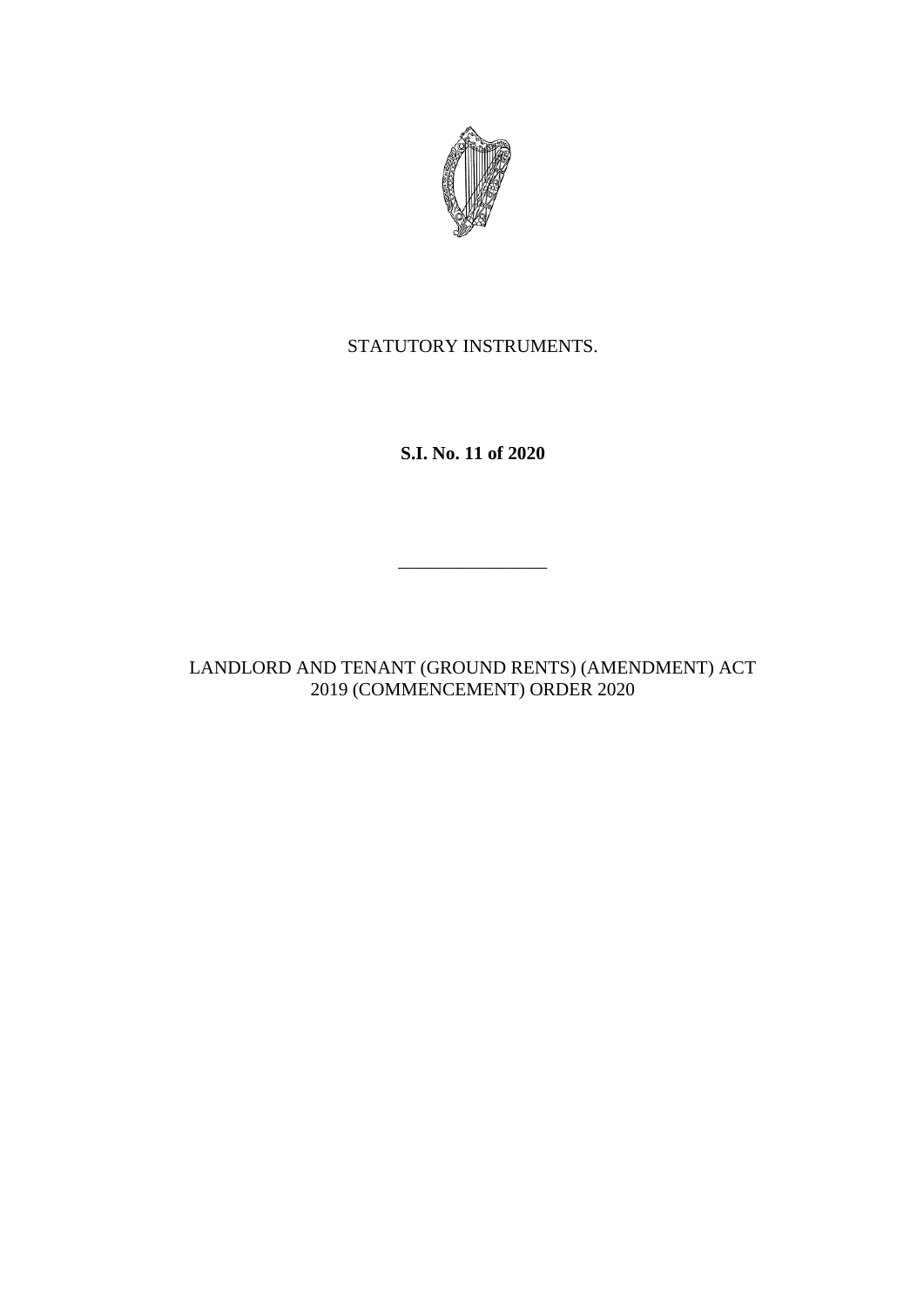### S.I. No. 11 of 2020

## LANDLORD AND TENANT (GROUND RENTS) (AMENDMENT) ACT 2019 (COMMENCEMENT) ORDER 2020

I, CHARLES FLANAGAN, Minister for Justice and Equality, in exercise of the powers conferred on me by section 7(4) of the Landlord and Tenant (Ground Rents) (Amendment) Act 2019 (No. 42 of 2019), hereby order as follows:

1. This Order may be cited as Landlord and Tenant (Ground Rents) (Amendment) Act 2019 (Commencement) Order 2020.

2. The  $17<sup>th</sup>$  day of January 2020 is appointed as the day on which the Landlord and Tenant (Ground Rents) (Amendment) Act 2019 (No. 42 of 2019) shall come into operation.



GIVEN under my Official Seal, 16 January, 2020.

CHARLES FLANAGAN, Minister for Justice and Equality.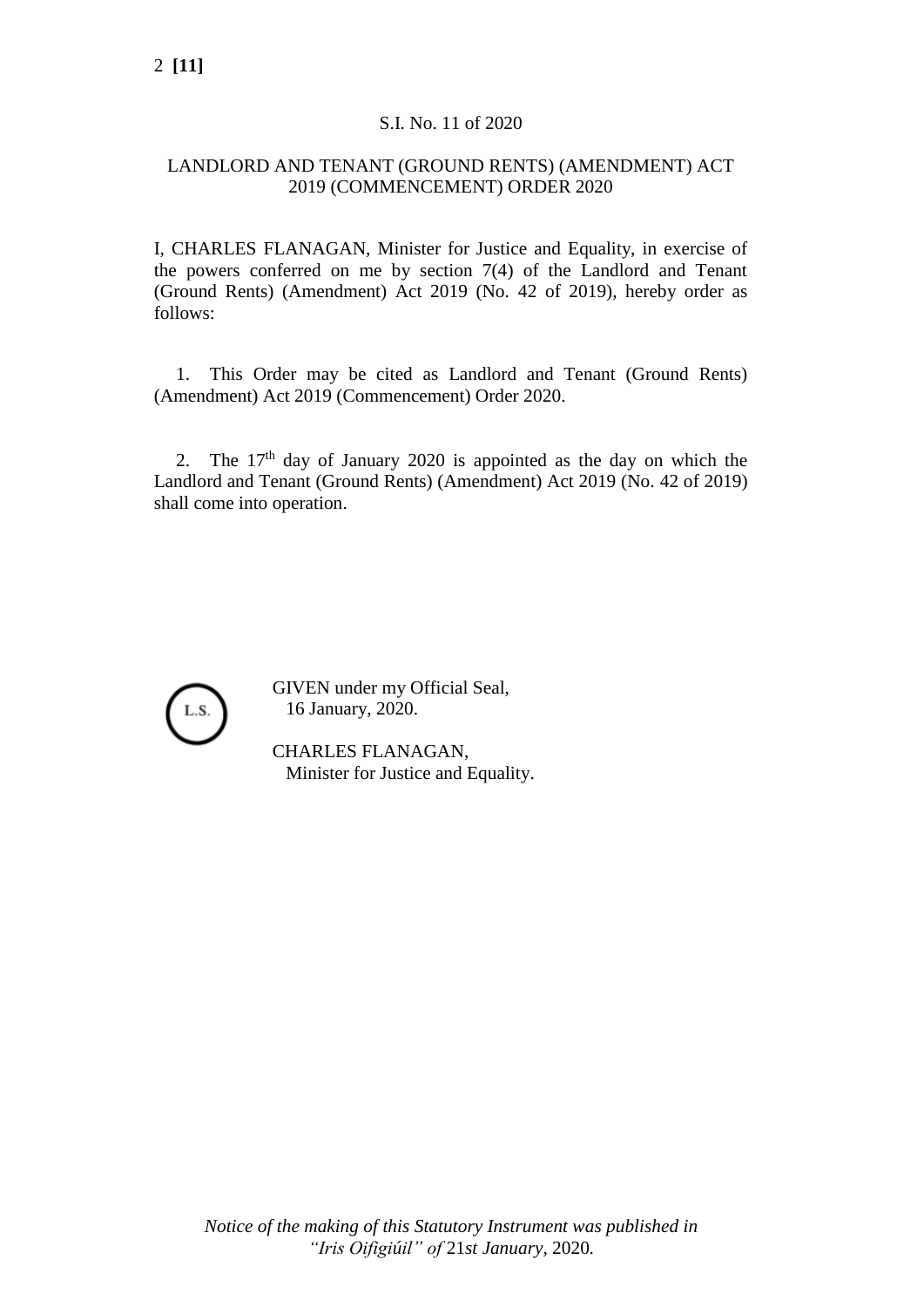#### EXPLANATORY NOTE

# (*This note is not part of the Instrument and does not purport to be a legal interpretation*)*.*

This Act amends the Landlord and Tenant (Ground Rents) (No.2) Act 1978 and the Valuation Act 2001 in order to clarify the rights of ground rent tenants to acquire acquiring the freehold title of their properties.